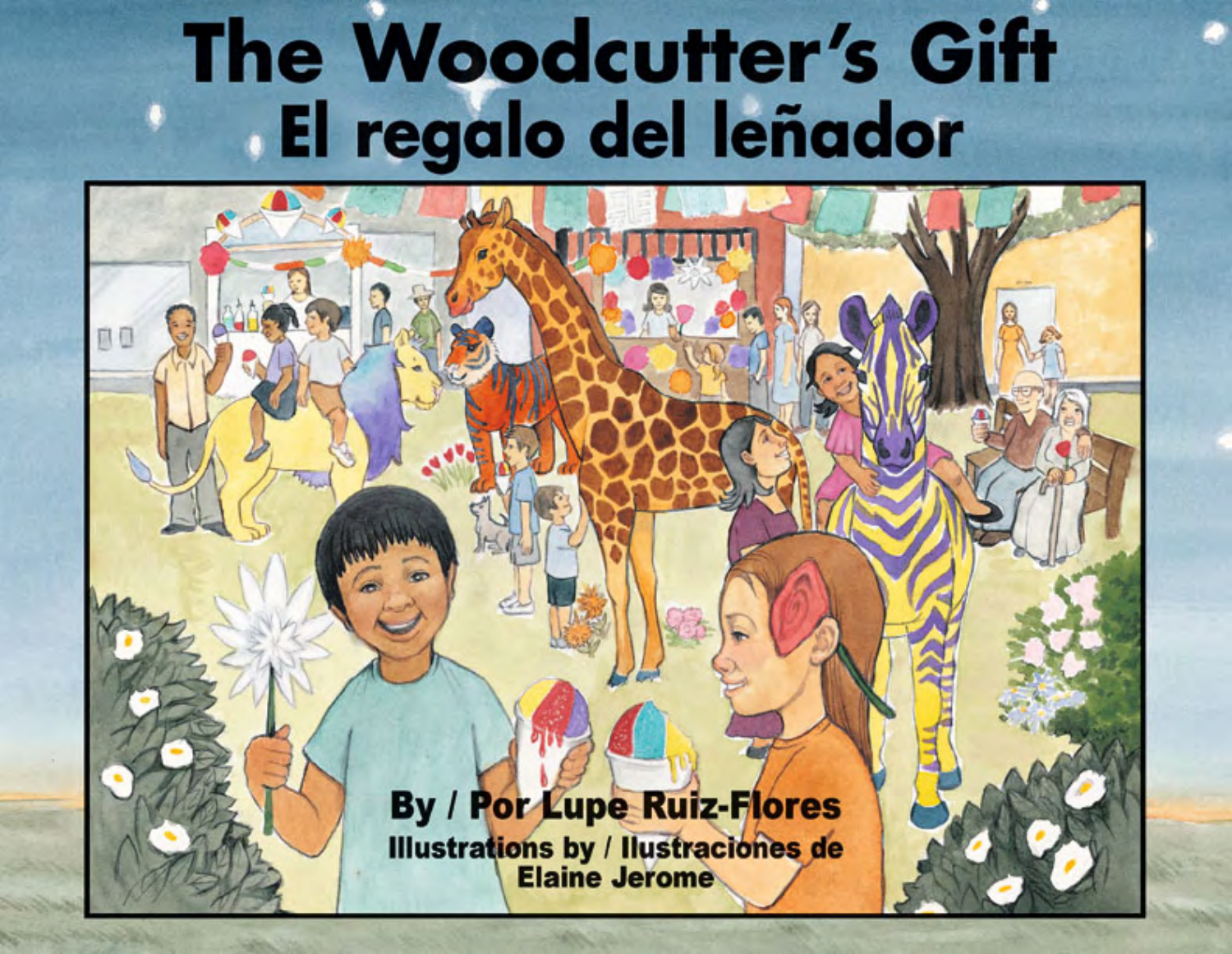## **The Woodcutter's Gift El regalo del leñador**



**By/Por Lupe Ruiz-Flores Illustrated by / Ilustraciones de Elaine Jerome Spanish translation by / Traducción al español de Gabriela Baeza Ventura**



**Piñata Books Arte Público Press Houston, Texas**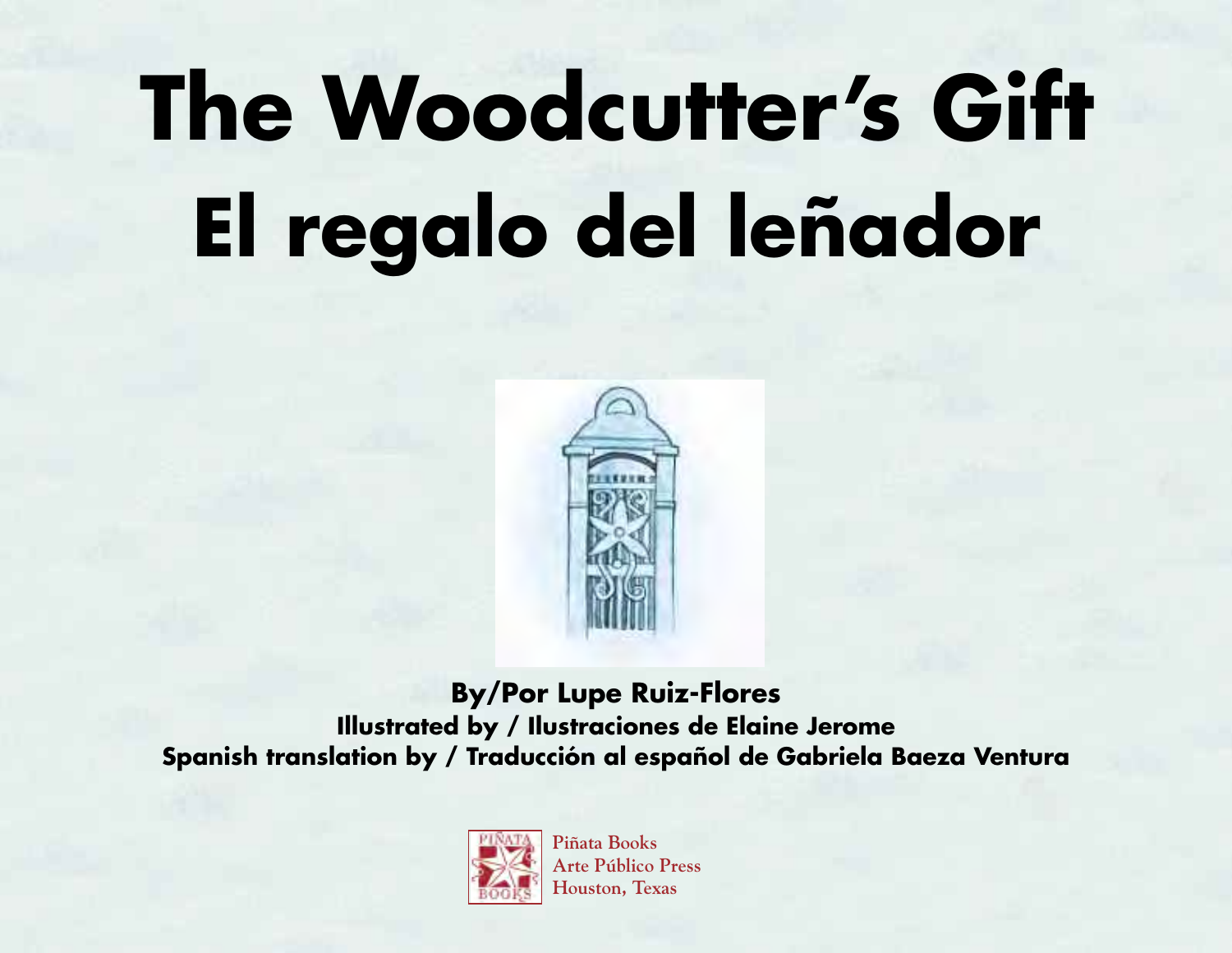Publication of *The Woodcutter's Gift* is funded in part by grants from the city of Houston through the Houston Arts Alliance, the Clayton Fund, and the Exemplar Program, a program of Americans for the Arts in collaboration with the LarsonAllen Public Services Group, funded by the Ford Foundation. We are grateful for their support.

La publicación de *El regalo del leñador* ha sido subvencionada en parte por la ciudad de Houston a través del Houston Arts Alliance, el Fondo Clayton y el Exemplar Program, un programa de Americans for the Arts en colaboración con el LarsonAllen Public Services Group, fundado por la Fundación Ford. Agradecemos su apoyo.

> *Piñata Books are full of surprises! ¡Piñata Books están llenos de sorpresas!*

Piñata Books An Imprint of Arte Público Press University of Houston 452 Cullen Performance Hall Houston, Texas 77204-2004

Ruiz-Flores, Lupe.

The woodcutter's gift = El regalo del leñador / by Lupe Ruiz-Flores ; with illustrations by Elaine Jerome ; Spanish translation by Gabriela Baeza Ventura.

p. cm. ISBN-13: 978-1-55885-489-5 (alk. paper) I. Jerome, Elaine. II. Title. III. Title: Regalo del leñador. PZ73.R833 2007  $[E]$ —dc22

2007061478 CIP

The paper used in this publication meets the requirements of the American National Standard for Permanence of Paper for Printed Library Materials Z39.48-1984.

> Text Copyright © 2007 by Lupe Ruiz-Flores Illustrations Copyright © 2007 by Elaine Jerome Printed in Hong Kong

7 8 9 0 1 2 3 4 5 6 0 9 8 7 6 5 4 3 2 1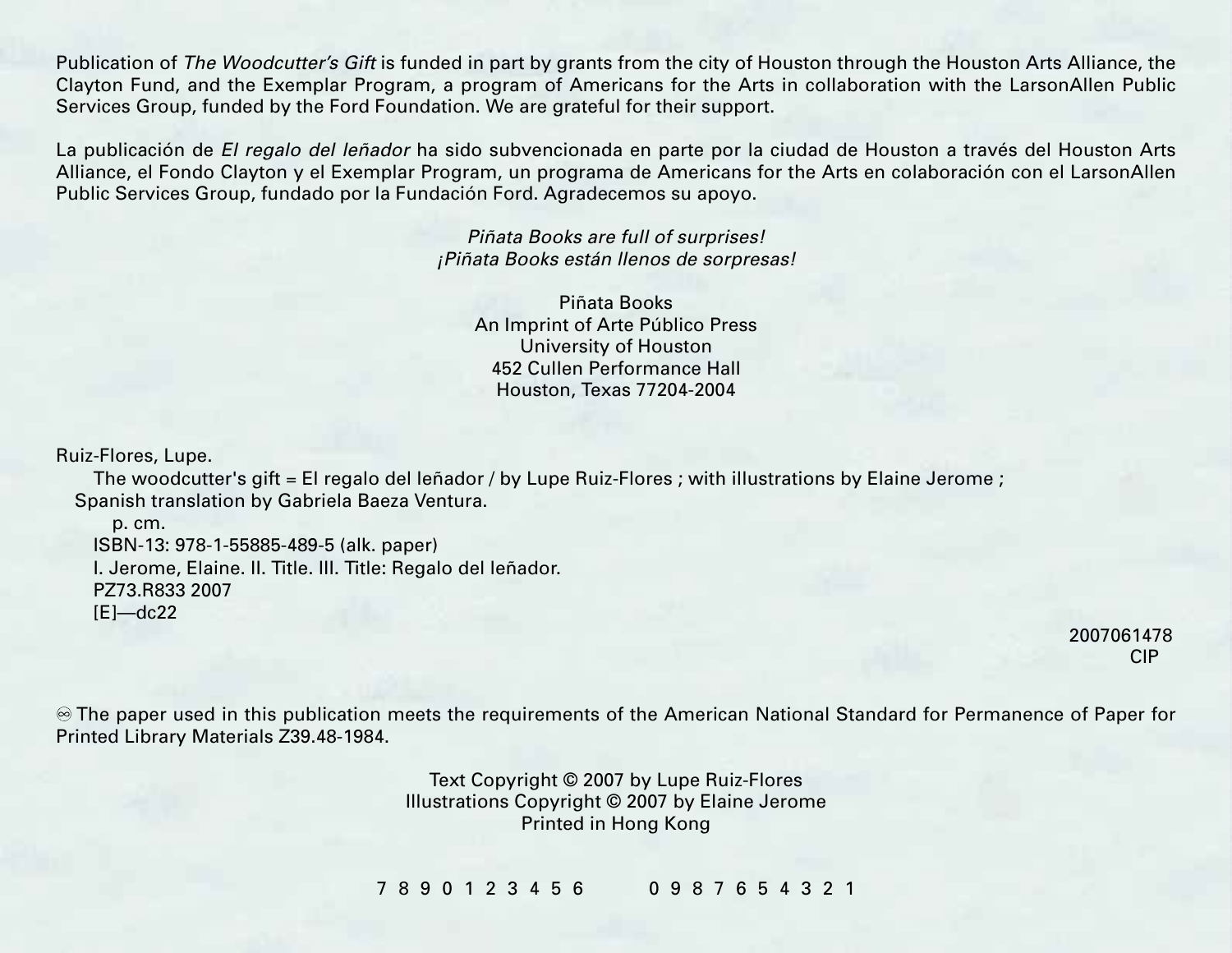## **In loving memory of Gilbert Flores —LR-F**

**To the communities of the world, may they grow ever closer together in love and understanding —EJ**



**Con cariño a la memoria de Gilbert Flores —LR-F**

**Para todas las comunidades del mundo, que se unan en amor y comprensión —EJ**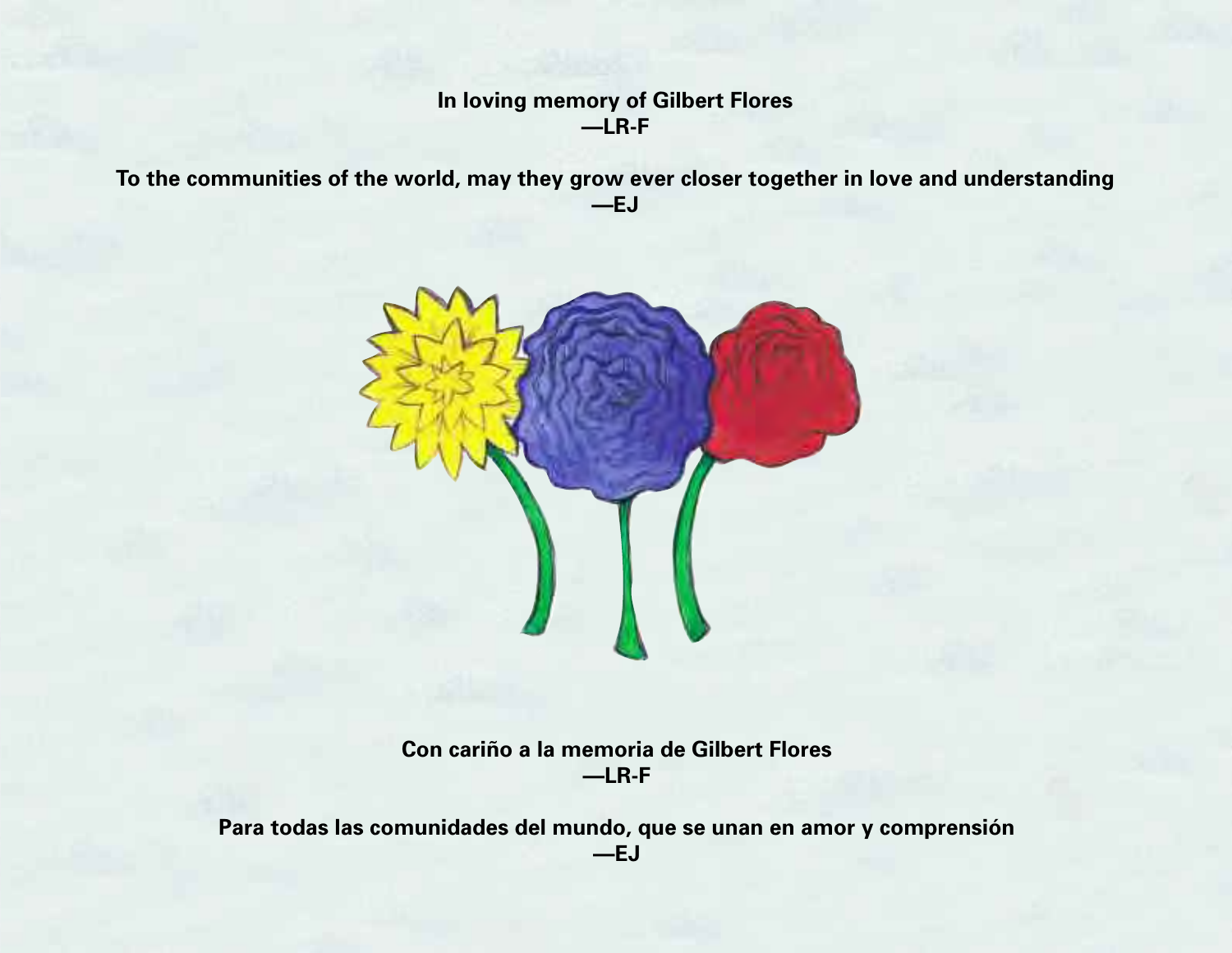On a stormy night, a violent thunderstorm blew in and knocked down the giant mesquite tree that stood in the town square. After the storm, all the neighbors, who rarely spoke to each other, came out of their houses and gathered around the enormous tree that was blocking the main street.



En una noche lluviosa, llegó una fuerte tormenta y tumbó el gran árbol de mezquite que estaba en la plaza principal. Después de que pasó la tormenta, todos los vecinos, que muy pocas veces se hablaban, salieron de sus casas y se reunieron alrededor del enorme árbol que obstruía la calle principal.